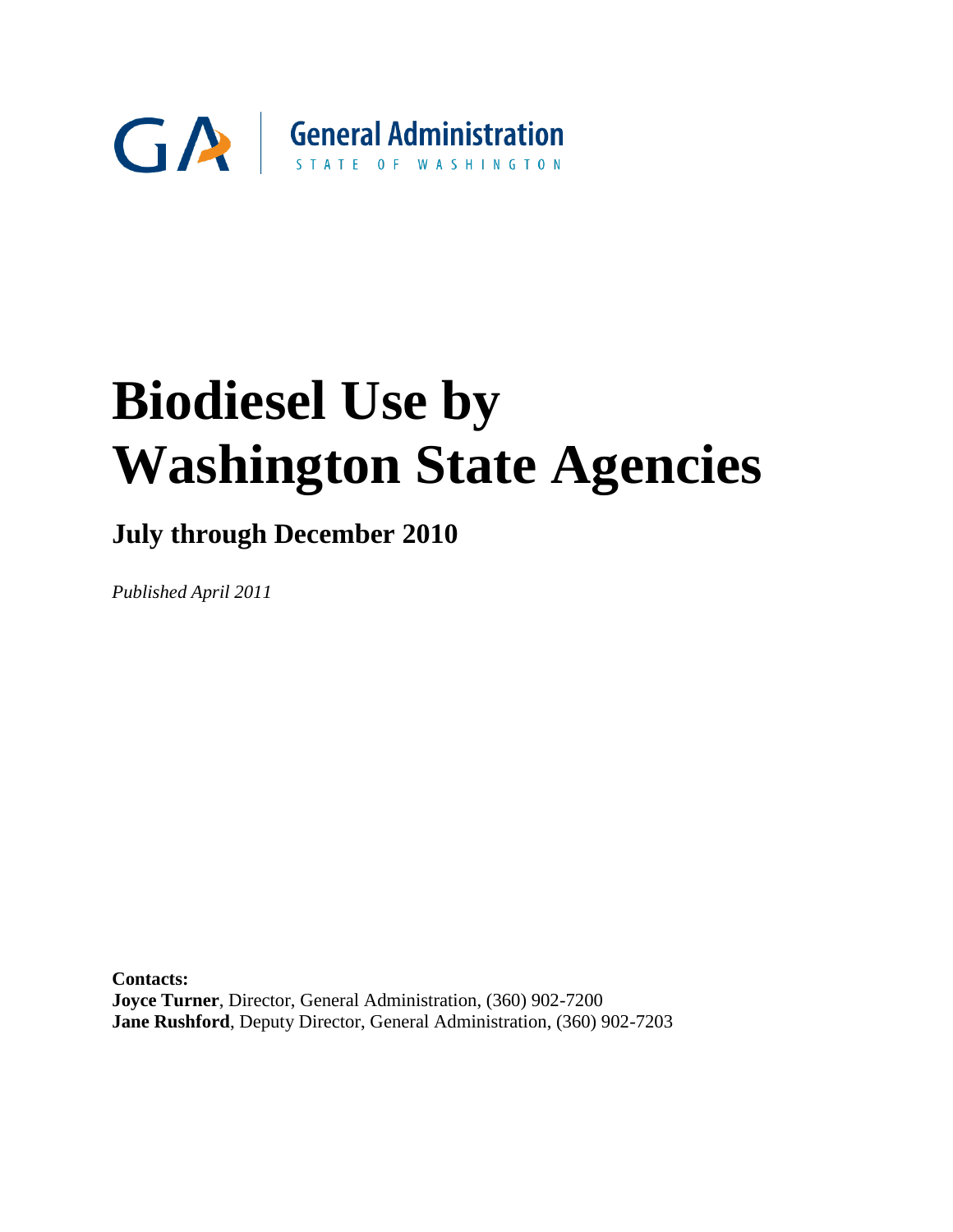July through December 2010

#### **REPORT HIGHLIGHTS**

State agencies continue to make progress toward meeting their biodiesel use mandates.

- Washington State Ferries (WSF), by far the state's largest consumer of diesel fuel, met its adjusted mandate during this six-month period as its biodiesel purchases increased to 119,530 gallons. This is a 17 percent increase over the 101,840 gallons purchased in the previous six-month period.
- Biodiesel purchased by state agencies other than WSF increased from 8.7 percent to 9.9 percent of total diesel purchased in the second half of 2010, and totaled 165,546 gallons.
- Biodiesel purchased by the Washington State Department of Transportation (WSDOT) in Western Washington reached 20.1 percent of total diesel purchased during this reporting period. Due to continued availability issues, biodiesel made up only 1.9 percent of the total diesel purchased in Eastern Washington. WSDOT provides diesel fuel to the majority of state agencies through its statewide network of fueling stations.
- All testing and reports continued to show no significant quality or performance issues related to biodiesel use by state agencies.
- Efforts intensified during the period to resolve biodiesel availability issues, with federal stimulus money invested to provide in-line blended biodiesel fuel to ferries and with the state's preparation to rebid the state fuel contract.

#### **BACKGROUND**

As a part of the state's efforts to reduce its dependence on foreign oil, reduce emissions and stimulate local production and use of biodiesel, state agencies are required to use a minimum of 20 percent biodiesel by total volume for operating diesel-powered vehicles and construction equipment. Legislation establishing this mandate (ESSB 6508), effective June 1, 2009, was enacted in 2006.

Due to serious infrastructure and budgetary constraints, the Legislature adjusted the original 20 percent biodiesel requirement for the state ferry system in the 2009 and 2010 transportation budgets. The revised mandate states that for the 2009-11 biennium, all fuel purchased at the Harbor Island truck terminal in Seattle must be a minimum of 5 percent biodiesel so long as the price does not exceed the price of diesel by more than 5 percent.

The Department of General Administration (GA) is charged with compiling agency biodiesel usage data and reporting findings and recommendations to the Governor and the Legislature on a biannual basis. To further advance biodiesel purchasing and to more effectively fulfill reporting requirements, GA formed a biodiesel leadership team of key state agency stakeholders in the spring of 2009. This report incorporates the broader input of the team members, especially with respect to their areas of expertise and involvement.

This report covers the period of July 1 through December 31, 2010 and represents bulk fuel purchased through state fuel-delivery contracts. The use of the term "biodiesel" in this report means pure biodiesel (B100) unless otherwise designated.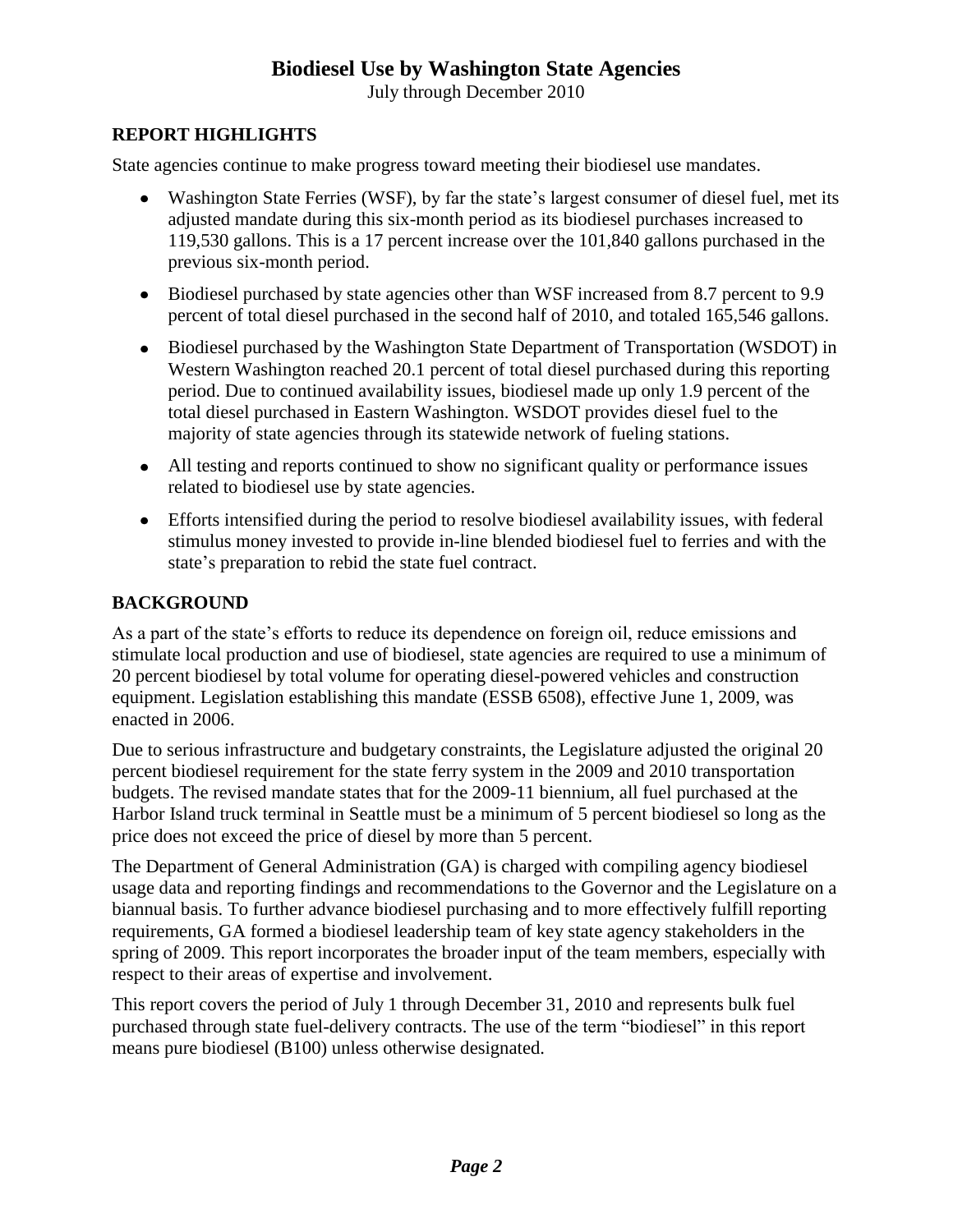July through December 2010

#### **STATE BIODIESEL USE**

From July 1 to December 31, 2010, state agencies and institutions of higher education purchased just under 10 million gallons of diesel through state fuel contracts. A total of 285,076 gallons of biodiesel were purchased, an increase of 29 percent from the 220,771 gallons purchased in the first six months of 2010.

State ferries purchases made up 85 percent of all diesel purchased during the period and 42 percent of the biodiesel purchased. Total biodiesel use by state ferries increased 17 percent, as a B5 biodiesel blend continued to be the standard fuel for six vessels in the fleet. Biodiesel purchases by state agencies for use in vehicles and equipment increased 39 percent over the previous six months, primarily due to higher blends becoming available at WSDOT fueling stations.

Biodiesel purchases by institutions of higher education are included in the data. However, since the institutions are not required to use the state fuel contract, this report does not fully capture all fuel they may have purchased from other distributors.



#### **MARINE SECTOR**

- WSF met its adjusted biodiesel use mandate during this six-month period with purchases  $\bullet$ of 119,530 gallons of biodiesel. This is a 17 percent increase from the 101,840 gallons purchased in the first six months of 2010.
- During this period, WSF continued to use in-line blended B5 biodiesel for all vessels fueling by truck from the Harbor Island truck facility in Seattle. This facility is one of three locations where WSF receives fuel, and accounts for about 25 percent of the total fuel used by WSF.
- Efforts intensified during the period to address infrastructure and availability issues. Ultimately, federal stimulus funding was provided by the Department of Commerce for needed facility upgrades to make in-line blended biodiesel available to the rest of the state ferries fleet. With completion of infrastructure upgrades, WSF will begin using B5 for ferries fueling out of Anacortes in January 2011. The capital improvement project underway at the Seattle fuel pier is expected to be operational during the summer of 2011. Once it is completed, WSF will have full access to biodiesel at all three of its fueling locations.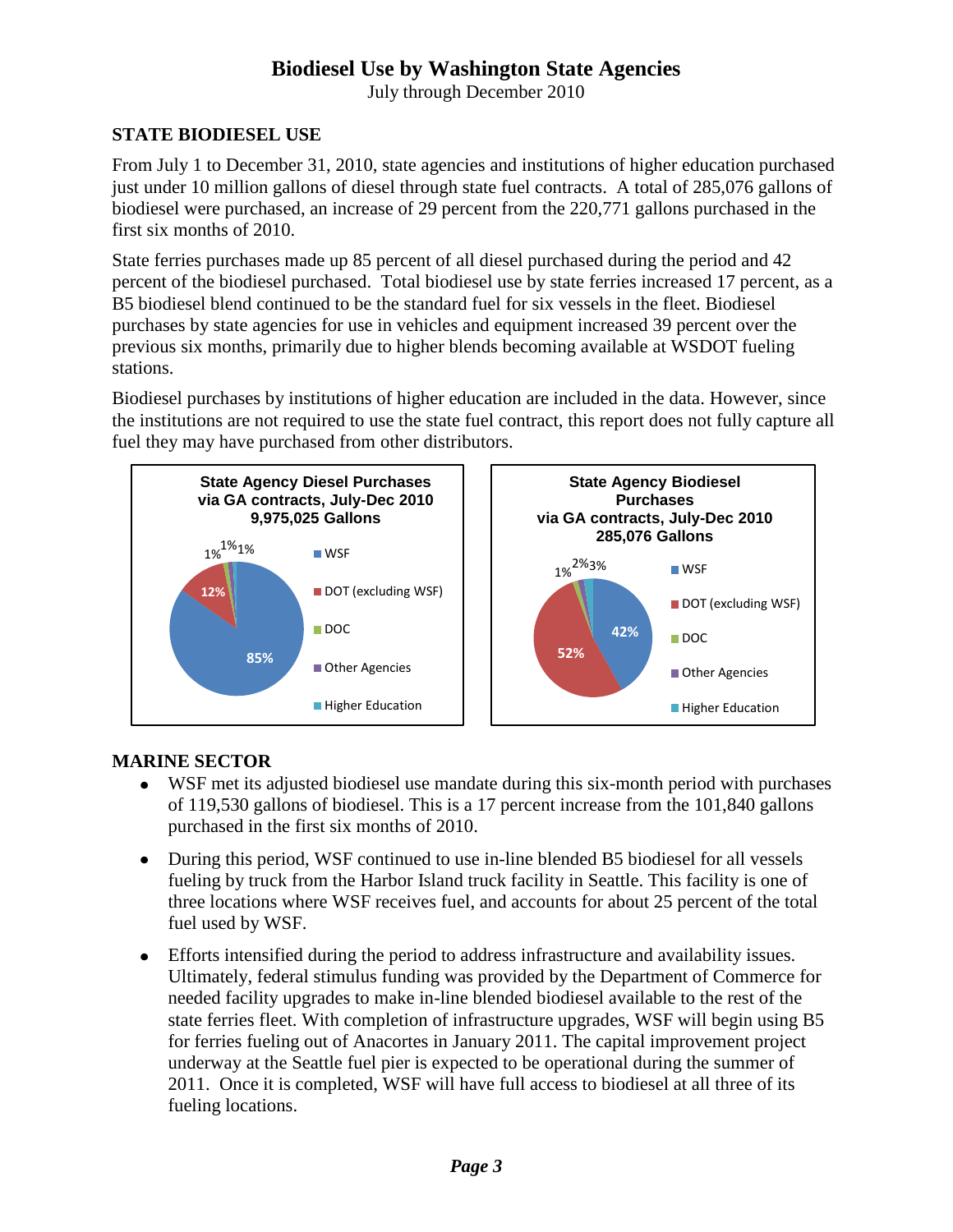July through December 2010

- The 5 percent price differential limitation placed on WSF in the state Transportation Budget has not been a factor. The daily average difference between petroleum diesel and a B5 biodiesel blend during the period has been below the 5 percent threshold.
- WSF had no biodiesel-related quality or performance issues during the period.

| <b>Time Period</b> | <b>Diesel Gallons</b> | <b>Biodiesel Gallons</b> | <b>Total Gallons</b> | <b>Biodiesel</b> % |
|--------------------|-----------------------|--------------------------|----------------------|--------------------|
| Jul-Dec $2010$     | 8,455,444             | 119,530                  | 8,574,974            | 1.4%               |
| Jan-Jun $2010$     | 8,460,112             | 101,840                  | 8,561,952            | 1.2%               |
| Jul-Dec 2009       | 8,463,792             | 71,224                   | 8,535,016            | 0.8%               |

#### **Washington State Ferries Biodiesel Use: July 2009 to December 2010**

#### **LAND SECTOR**

State agency purchases of biodiesel for use in vehicles and equipment increased from 118,931 gallons in the first six months of 2010 to 165,546 gallons in the last six months of the year. On a percentage basis, overall state agency biodiesel purchases increased from 8.7 percent to 9.9 percent of total diesel purchased.

WSDOT is the largest single purchaser of diesel in the land sector under the state fuel contract, accounting for 79 percent of all diesel purchased. WSDOT maintains a comprehensive, statewide network of fueling stations that serves the majority of the state's diesel-powered equipment and vehicles. During this reporting period, biodiesel purchases by WSDOT in Western Washington reached 20.1 percent of total diesel purchased. However, because biodiesel has not been readily or consistently available in Eastern Washington, biodiesel made up only 1.9 percent of the diesel fuel purchased in this area during the period.

Only seven other agencies purchased more than 1,000 gallons of bulk diesel fuel under the state contract during the period, with the Department of Corrections (DOC) the largest purchaser in this group. With respect to biodiesel purchases, the Department of General Administration led this group in percent of total bulk fuel delivered, purchasing 14.8 percent biodiesel.

Among the 12 higher education institutions purchasing off the state contract this period, the University of Washington led the way with biodiesel making up 15.5 percent of diesel fuel purchased.

| Agency                  | <b>Diesel Gallons</b> | <b>Biodiesel Gallons</b> | <b>Total Gallons</b> | <b>Biodiesel %</b> |  |  |  |
|-------------------------|-----------------------|--------------------------|----------------------|--------------------|--|--|--|
| <b>WSDOT</b>            | 1,195,448             | 149,555                  | 1,345,003            | 11.1%              |  |  |  |
| Dept. of Corrections    | 111,957               | 4,080                    | 116,037              | 3.5%               |  |  |  |
| Other Agencies          | 111,172               | 4,741                    | 116,453              | 4.1%               |  |  |  |
| <b>Higher Education</b> | 89,731                | 7,170                    | 96,901               | 7.4%               |  |  |  |
| <b>Total</b>            | 1,508,848             | 165,546                  | 1,674,394            | 9.9%               |  |  |  |

**State Agency Biodiesel Use (Land Sector): July to December 2010**

*Note: Data only represents fuel purchased under GA fuel contracts.*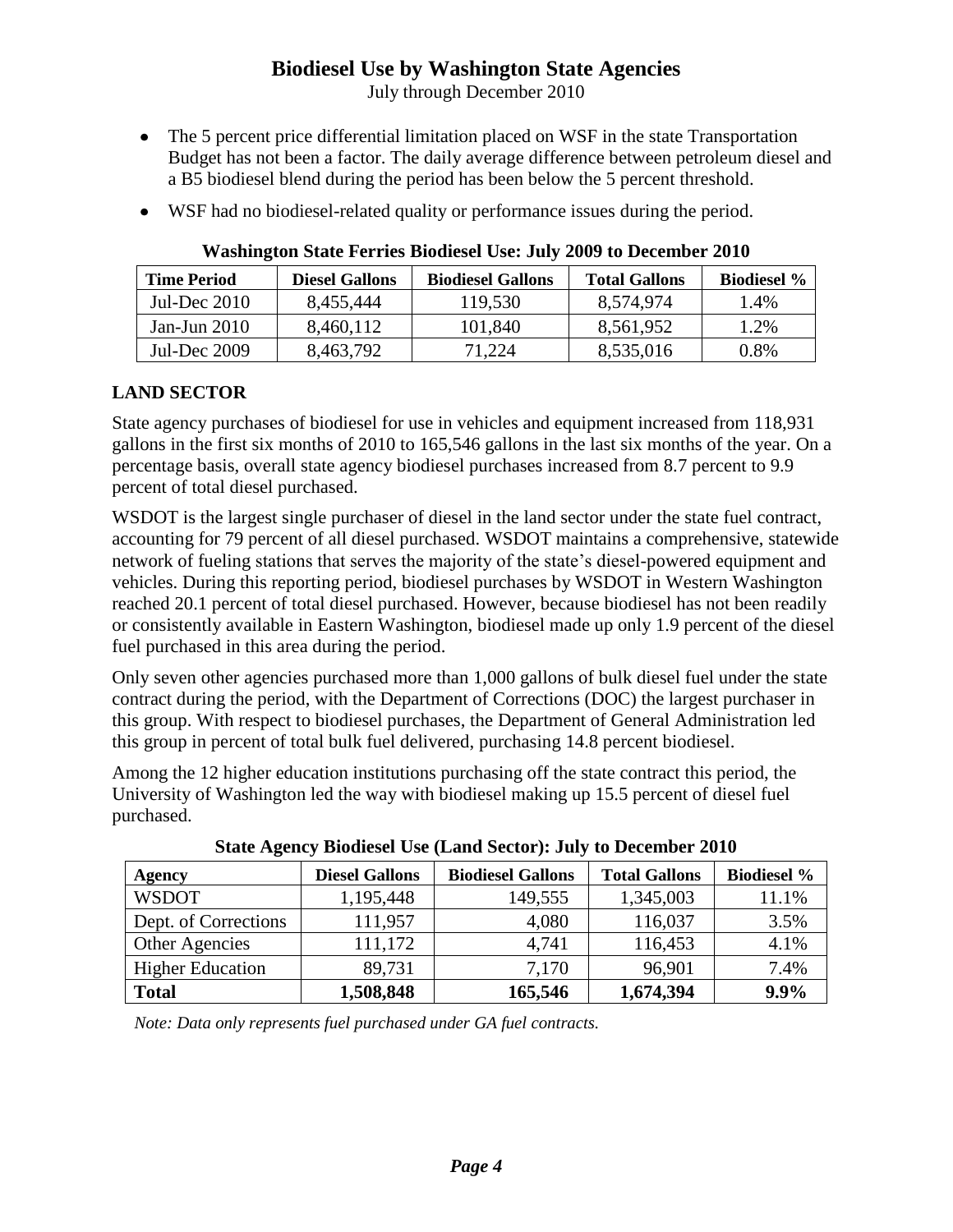July through December 2010



#### **WSDOT Updates**

- WSDOT increased the number of fueling sites providing biodiesel blends. During the period, 47 of the 53 fueling sites in Western Washington offered biodiesel, with B20 the standard fuel. B5 or lower blends were available at 37 of the 39 fueling sites in WSDOT's Eastern and South Central regions.
- Contract vendors in Eastern Washington continued to report limited access to biodiesel.  $\bullet$ Vendors responded to WSDOT orders for B10 with B5 or lower blends, except for one vendor who supplied fueling sites along I-90 with B10 by obtaining fuel from Tacoma.
- WSDOT entered into a separate contract with a fuel distributor to supply biodiesel to four  $\bullet$ of the 17 fueling stations in its North Central region starting July 1, 2010. This is the one region of the state where there is no vendor through the state fuel contract.
- WSDOT concluded a test of various biodiesel blends ranging from B40 to B90 in  $\bullet$ three trucks operating out of Olympia. WSDOT found that: 1) cold weather can have an impact and it is important to regulate biodiesel concentration accordingly; 2) tank and filter maintenance is critical in maintaining fuel quality; and 3) fuel turn-over schedules need to be considered to maintain fuel quality and prevent tank contamination. Based on the findings, WSDOT offered B40 at its Tumwater fuel site for the last two months of the year and planned to continue B40 through the winter.
- WSDOT's growing experience with biodiesel blends continues to demonstrate the need for site-specific planning to implement the state's biodiesel mandate. For example, in remote, cold, low-utilization sites such as its Shuksan fueling station, use of biodiesel is not advised due to gelling concerns and fuel degradation associated with low turn-over. WSDOT successfully carried out a strategy in Western Washington to reach the 20 percent biodiesel mandate by using higher blends at sites where climate, storage conditions and use patterns do not present significant storage and performance concerns. WSDOT plans to use the same strategy to achieve the 20 percent mandate statewide.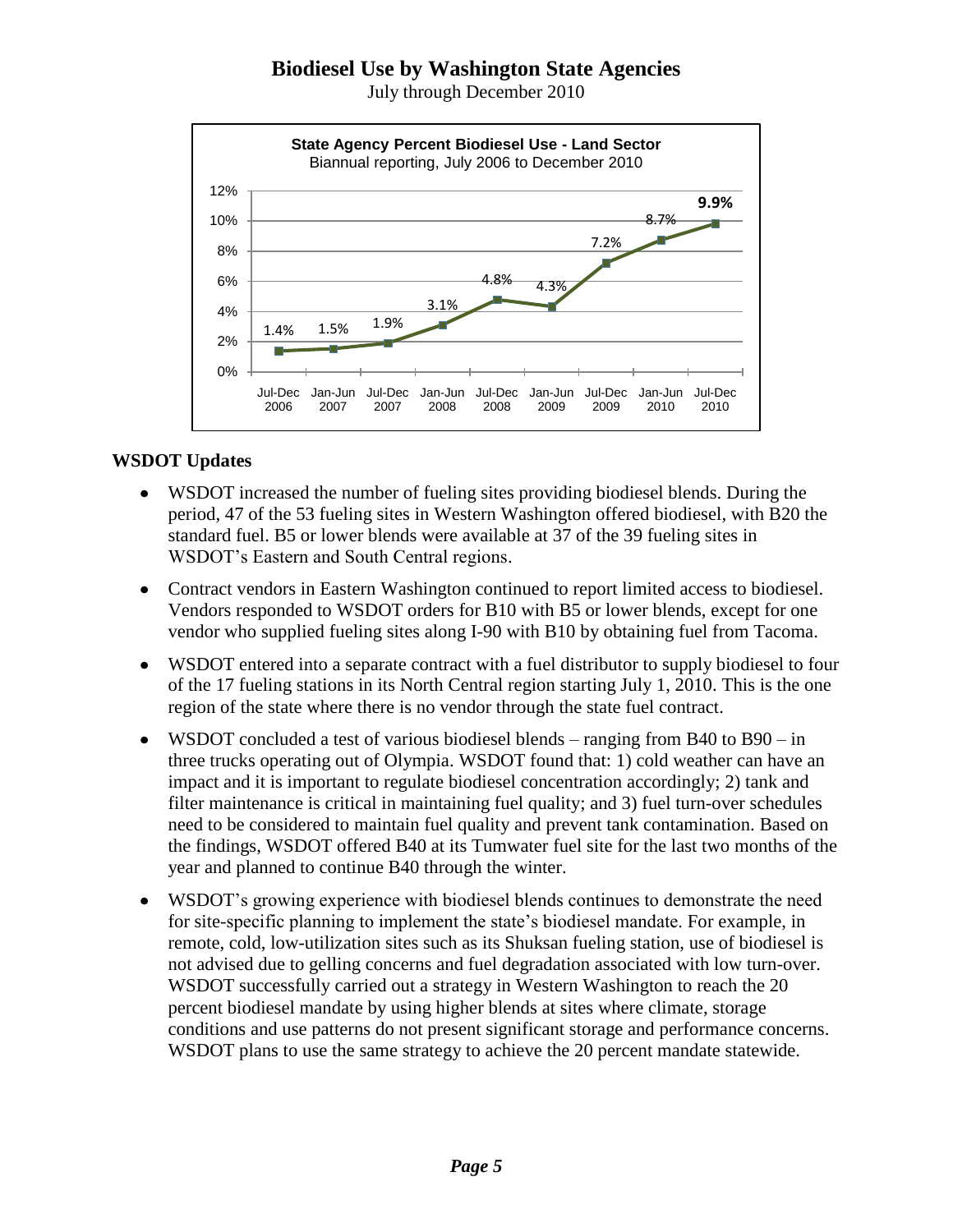July through December 2010

WSDOT recorded four instances of blended biodiesel gelling during the period, all in November. In two cases, fuel dispensers froze when temperatures dropped to -18 and -21 degrees Fahrenheit. In the other two cases, dispensers were operational but slow in dispensing fuel.

When all diesel fuel purchased by WSDOT is considered, WSDOT reached a statewide average of 9.9 percent in 2010, purchasing 261,810 biodiesel gallons in 2010. This includes fuel purchased on the state contract as well as the WSDOT contract to supply its North Central region. In Western Washington, purchases averaged 20.1 percent biodiesel for the last six months of 2010, and 18 percent for all of 2010. Eastern Washington purchases averaged 1.9 percent biodiesel for the last six months of 2010, and 1.5 percent for all of 2010.



**WSDOT Biodiesel Purchases by Region: July to December 2010**

| Region       | <b>Diesel Gallons</b> | <b>Biodiesel Gallons</b> | <b>Biodiesel</b> % |
|--------------|-----------------------|--------------------------|--------------------|
| Westside     | 713,367               | 143,587                  | 20.1%              |
| Eastside     | 736,211               | 13,655                   | .9%                |
| <b>Total</b> | 1,449,587             | 157.241                  | 10.9%              |

Note: Includes purchases using "Best Buy" methodology in area not served by GA fuel contract.

## **FUEL QUALITY**

Washington State Department of Agriculture (WSDA) continues to monitor the quality of diesel and biodiesel used by state agencies as part of the state's overall Motor Fuel Quality Program. WSDA inspectors conducted on-site tests and collected samples of diesel and biodiesel at 22 WSDOT fueling locations during the last six months of 2010. On-site tests were performed to check for water and contaminate in fuel storage tanks. Samples were analyzed by a contract laboratory for compliance with American Society for Testing and Materials (ASTM) quality standards. None of the samples were reported to be out of compliance. WSDA will continue to coordinate with WSDOT on testing strategies and timing as WSDOT moves to increased use and higher blends of biodiesel.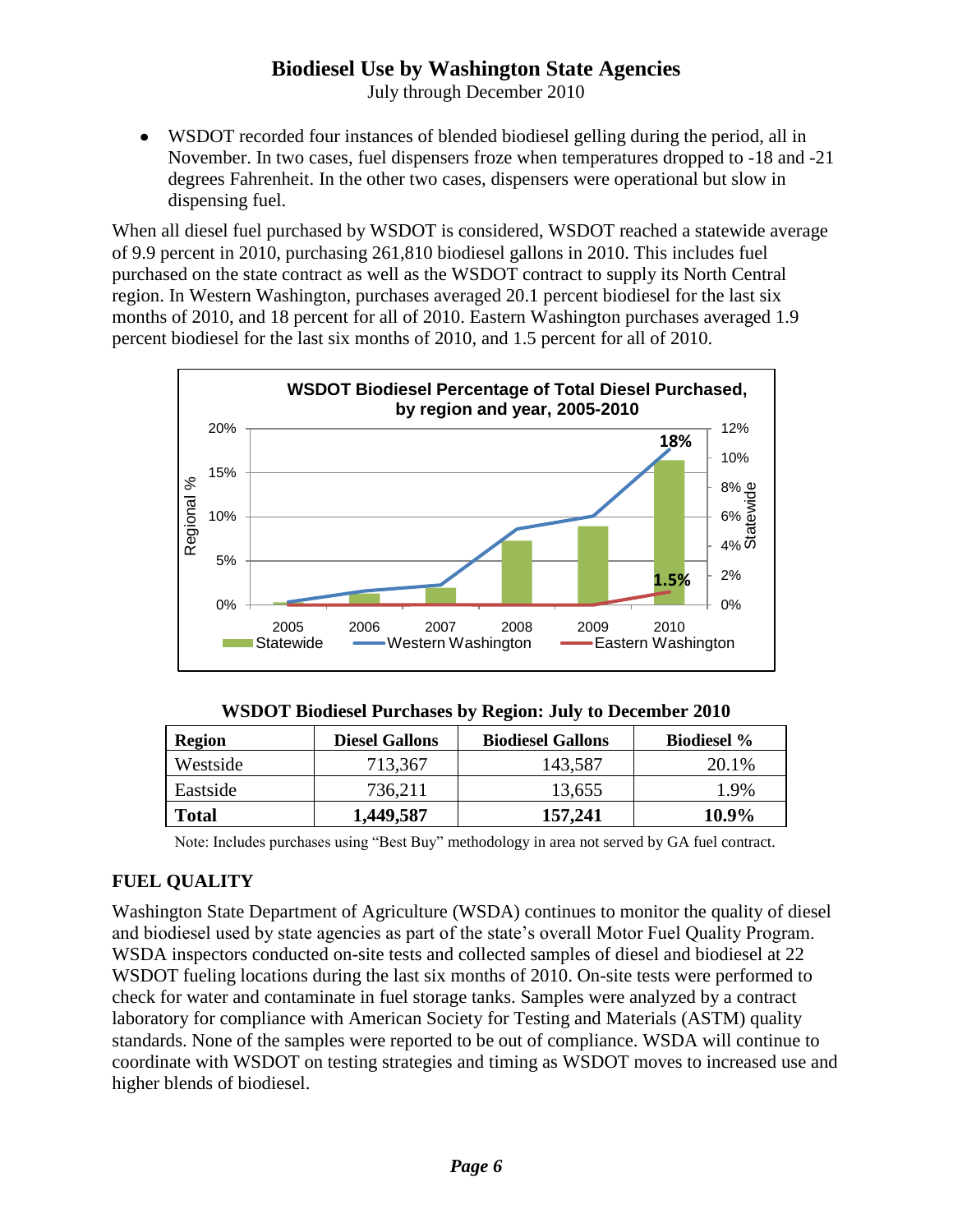July through December 2010

No significant fuel quality issues were identified, and none were reported to WSDA by state agencies during the reporting period. WSDOT noted four instances of diesel gelling during the period, with fuel dispensers freezing in two cases when temperatures dropped to -18 and -21 degrees Fahrenheit. In the other two cases, dispensers were operational but slow in dispensing fuel.

WSDA also sampled and monitored biodiesel offered for sale to the public during the same period, and quality remained good.

WSDA will continue to work with state agencies to monitor the quality of biodiesel used in state fleets, educate agencies on proper handling, and address any quality issues that arise.

#### **STATE FUEL CONTRACTING**

- **Contract Challenges:** For the state to make progress toward meeting biodiesel mandates in Eastern Washington, fuel terminals in this region must consistently offer biodiesel at requested blend ratios. Otherwise, Eastern Washington fuel delivery contractors must invest in infrastructure upgrades at their facilities to support biodiesel or acquire biodiesel from Western Washington fuel terminals.
- **Contract Amendments and Extensions:** State government purchases 99 percent of its bulk fuel under GA fuel contracts. The marine fuel delivery contract has been extended through June 2011 and the land fuel delivery contract has been extended through April 12, 2011. The Marine Refueling Services contract was amended in December to support in-line blended biodiesel purchases in Anacortes.
- **Contract Rebid:** GA's process for rebidding the state's land fuel delivery contract included a year-long stakeholder outreach plan to identify challenges, opportunities and recommendations**.** Extensive review and analysis of this feedback was culminated in the release of a contract bid announcement in January 2011. The following were included in the new contract:
	- o Updated (American Society for Testing and Materials International, or [ASTM\)](http://www.ieca.org/resources/astmstandardforec.asp) [specifications](http://www.ieca.org/resources/astmstandardforec.asp) for biodiesel with no restriction on feedstock
	- o Improved and more detailed biodiesel reporting requirements
	- o Provisions that better promote supplying in-state produced biodiesel
	- o Improved guidance to agencies regarding biodiesel usage requirements

**Contract Award:** Key dates leading up to the new contract include:

- o February 2011: Deadline for submitting bids
- o March 2011: Evaluation of bids
- o Mid-March 2011: Award of contract
- o April 2011: Contract in place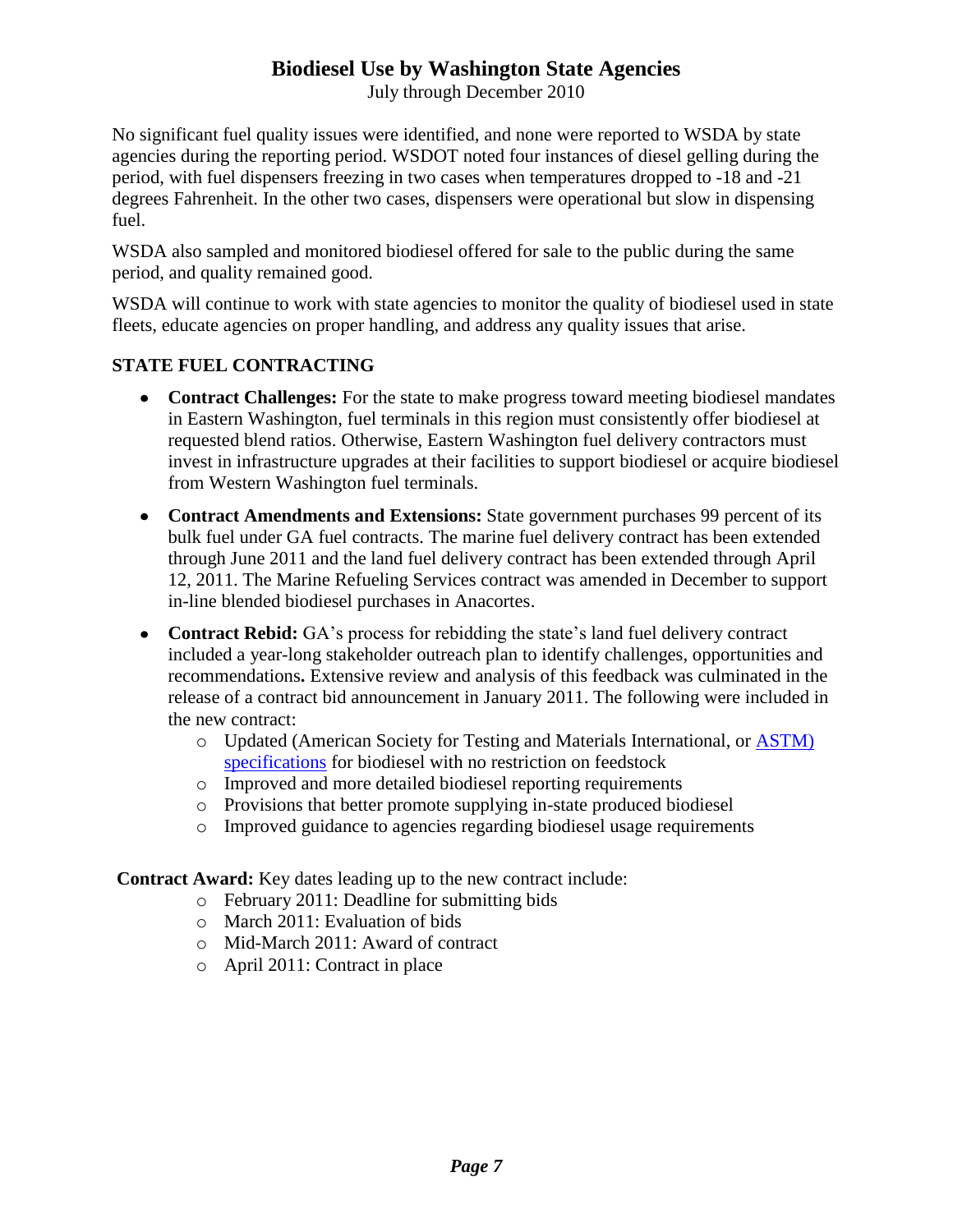July through December 2010

#### **RELATED ACTIVITIES**

**Industry Meetings:** WSDA convened another quarterly meeting with biodiesel producers and petroleum industry representatives on September 15, and provided information on activities related to increasing biodiesel use in Washington. Topics included the latest data on state agency use of biodiesel, information on biodiesel projects funded by federal stimulus dollars, activity related to updating the state energy strategy, input on the rebid of the state fuel contract, WSDA's proposed penalty matrix for fuel quality violations, and a presentation from the Department of Licensing Fuel Tax Division on its proposal to update its data system.

No meeting was held in December, though biodiesel producers participated in a November 17 meeting hosted by GA to provide additional input on issues related to the state fuel contract.

#### **OTHER FACTORS AFFECTING BIODIESEL USE AND AVAILABLITY**

- **Federal Biodiesel Tax Credit:** The prolonged lapse of the biodiesel blender's credit continued to impact the biodiesel market, affecting both production and availability. Beginning in 2005, blenders of biodiesel received a \$1 per gallon federal tax credit, which is reflected in state contract prices. The extension of the tax credit, which expired at the end of 2009, was uncertain throughout most of the year. Federal legislation (H.R. 4853) retroactively extended the biodiesel tax incentive through 2011, but did not become law until December 17, 2010. Congress has discussed transferring the credit from blenders to biodiesel producers in future legislation, a change that would benefit producers and simplify administration of the program.
- **Federal Renewable Fuel Standard (RFS2) & Canola:** The U.S. Environmental Protection Agency (EPA) implemented new rules for RFS2 on July 1, before the agency had completed its assessment of canola biodiesel under carbon reduction criteria. As a result of this delay and uncertainty about extension of the federal tax credit, one of the state's biodiesel producers suspended most of its production for the rest of the year. EPA published its supplemental determination for renewable fuels produced from canola oil on September 28, 2010.
- **State Renewable Fuel Standard (RFS):** An effort to increase biodiesel use throughout Washington, spearheaded by the state's biodiesel industry, is expected to be considered during the 2011 legislative session. The proposal would change the state's biodiesel RFS from a volumetric approach (requiring an average of two percent biodiesel in the state's diesel supply) to a universal approach (requiring at least two percent biodiesel in every gallon of diesel). The state's current RFS cannot be effectively implemented and administered. The proposal is similar to the industry-request bill passed by the House of Representatives in the 2010 session. The bill was supported by the Governor's Office, state agencies, and environmental and agricultural groups, but faced opposition from oil companies, truckers, and others. The legislative change is a recommendation of the State Energy Strategy Update prepared by the Department of Commerce.